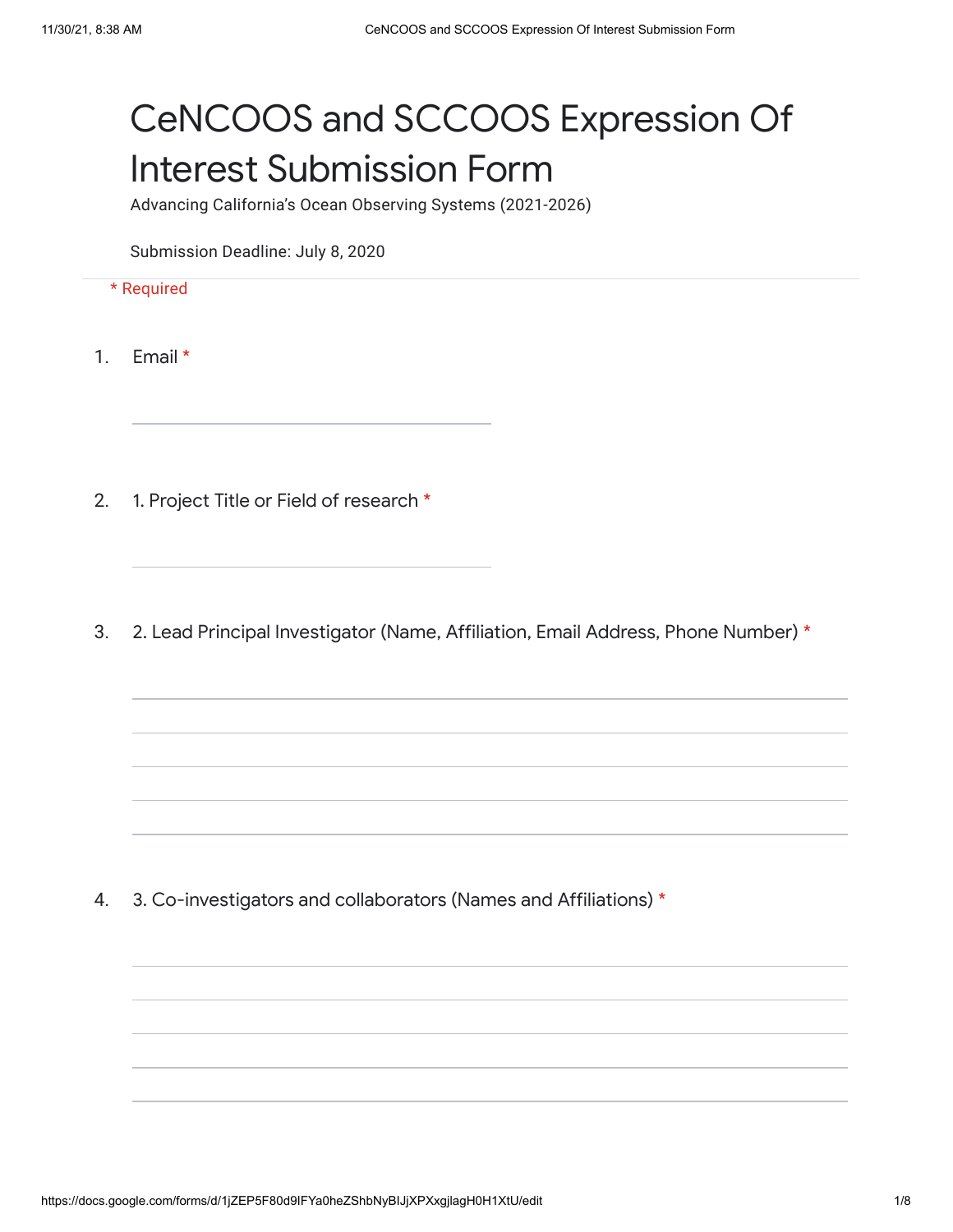5. 4. Geographic scope: What is the geographic region of your research? (select one) \*

*Check all that apply.*

- Central and Northern California Ocean Observing System (CeNCOOS)
- Southern California Coastal Ocean Observing System (SCCOOS)
- State of California (CeNCOOS and SCCOOS)
- California Current System (West Coast)

Other: [

6. 5. Societal application: Which science or societal theme(s) are addressed by this project? (select all that apply) \*

*Check all that apply.*

| <b>Aquaculture and Fisheries</b>                                                                                     |
|----------------------------------------------------------------------------------------------------------------------|
| <b>Biodiversity and Ecosystem Health</b>                                                                             |
| <b>Climate Change and Variability</b>                                                                                |
| Data Management and Cyberinfrastructure (DMAC)                                                                       |
| <b>Education and Outreach</b>                                                                                        |
| Harmful Algal Blooms                                                                                                 |
| Information Products and Solutions (e.g. data dashboards, ocean health indicators, curated<br>data views, bulletins) |
| <b>Modeling and Analysis</b>                                                                                         |
| <b>Navigation and Commerce</b>                                                                                       |
| Ocean Acidification and Hypoxia                                                                                      |
| Water quality (e.g. Pollution, Nutrients, Disease)                                                                   |
| Other:                                                                                                               |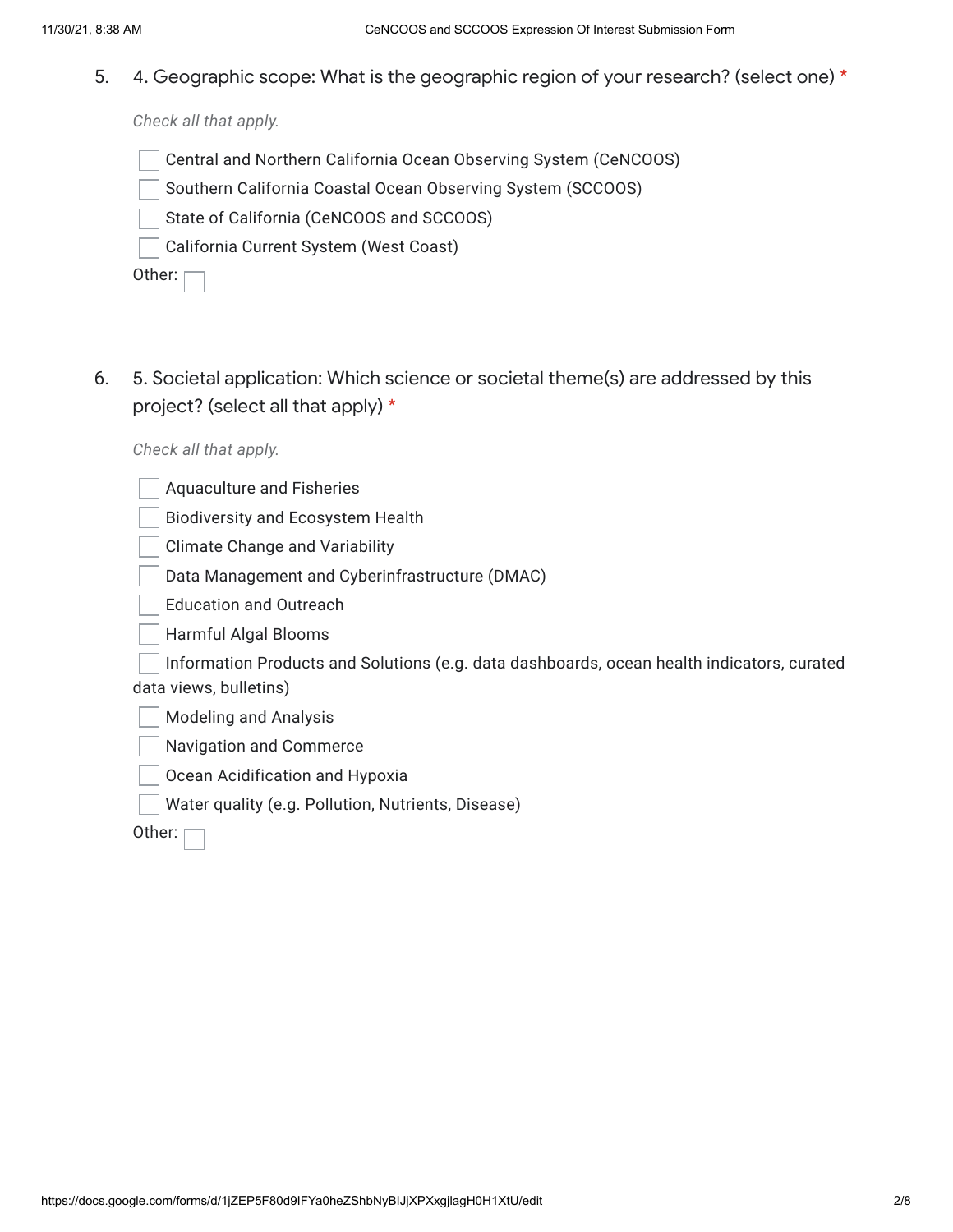## 7. 6. Infrastructure/Technology: What technology/infrastructure does your project use? (select all that apply) \*

*Check all that apply.*

| Acoustics                                  |  |  |
|--------------------------------------------|--|--|
| Animal-borne tags or sensors               |  |  |
| Autonomous Underwater Vehicle (AUV)        |  |  |
| <b>Buoys and Moorings</b>                  |  |  |
| High-Frequency Radar (HFR)                 |  |  |
| Imaging or Video                           |  |  |
| LiDAR                                      |  |  |
| Models: Forecasts, Nowcasts, and Hindcasts |  |  |
| Omics                                      |  |  |
| Optical sensors (Biogeochemistry)          |  |  |
| <b>Profiling Floats or Drifters</b>        |  |  |
| <b>Remotely Operated Vehicles (ROV)</b>    |  |  |
| Satellites (remote sensing)                |  |  |
| Ship-Based                                 |  |  |
| <b>Shore Stations</b>                      |  |  |
| Unmanned Aerial Vehicles (UAV)             |  |  |
| Unmanned Surface Vehicles (USV)            |  |  |
| Other:                                     |  |  |
|                                            |  |  |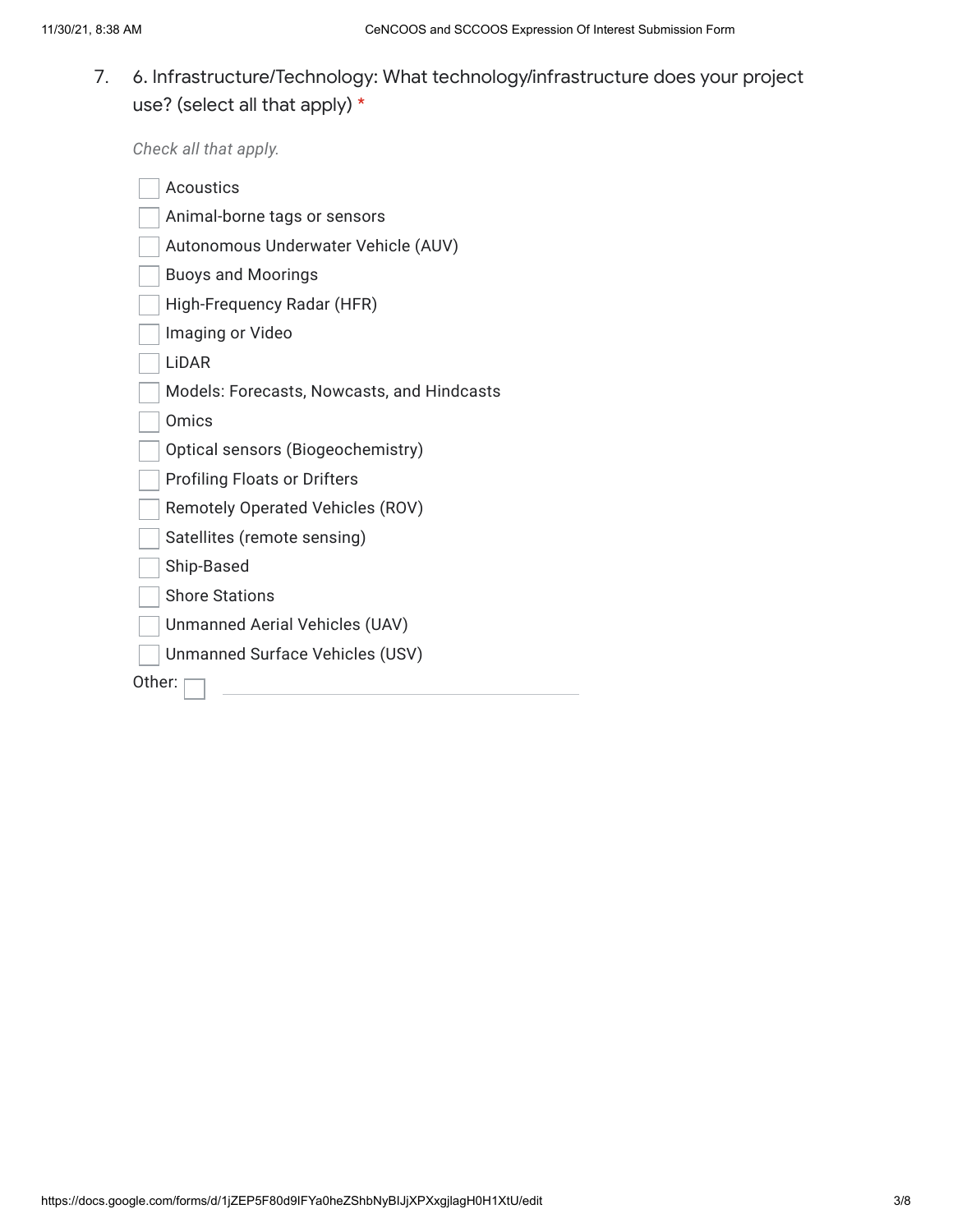8. 7. IOOS Core Variables: IOOS identified 34 core variables that represent the key properties and processes that should be measured at a national scale. What core variables does your project observe? (select all that apply) \*

*Check all that apply.*

| Gilcon all tilat apply.                        |
|------------------------------------------------|
| <b>Bathymetry</b>                              |
| <b>Bottom character</b>                        |
| Currents                                       |
| Heat flux                                      |
| Ice distribution                               |
| Salinity                                       |
| Sea level                                      |
| Surface waves                                  |
| <b>Stream flow</b>                             |
| Temperature                                    |
| Wind speed and direction                       |
| Acidity                                        |
| Colored dissolved organic matter               |
| Contaminants                                   |
| Dissolved nutrients                            |
| Dissolved Oxygen                               |
| Ocean color                                    |
| Optical properties                             |
| Pathogens                                      |
| Partial pressure of CO2                        |
| <b>Total suspended matter</b>                  |
| <b>Biological vital rates</b>                  |
| Coral species and abundance                    |
| Fish species/abundance                         |
| Invertebrate species and abundance             |
| Marine mammal species/abundance                |
| Microbial species/abundance/activity           |
| Nekton diet                                    |
| Phytoplankton species/abundance                |
| Sea birds species/abundance                    |
| Sea turtles species/abundance                  |
| Submerged aquatic vegetation species/abundance |
| Sound                                          |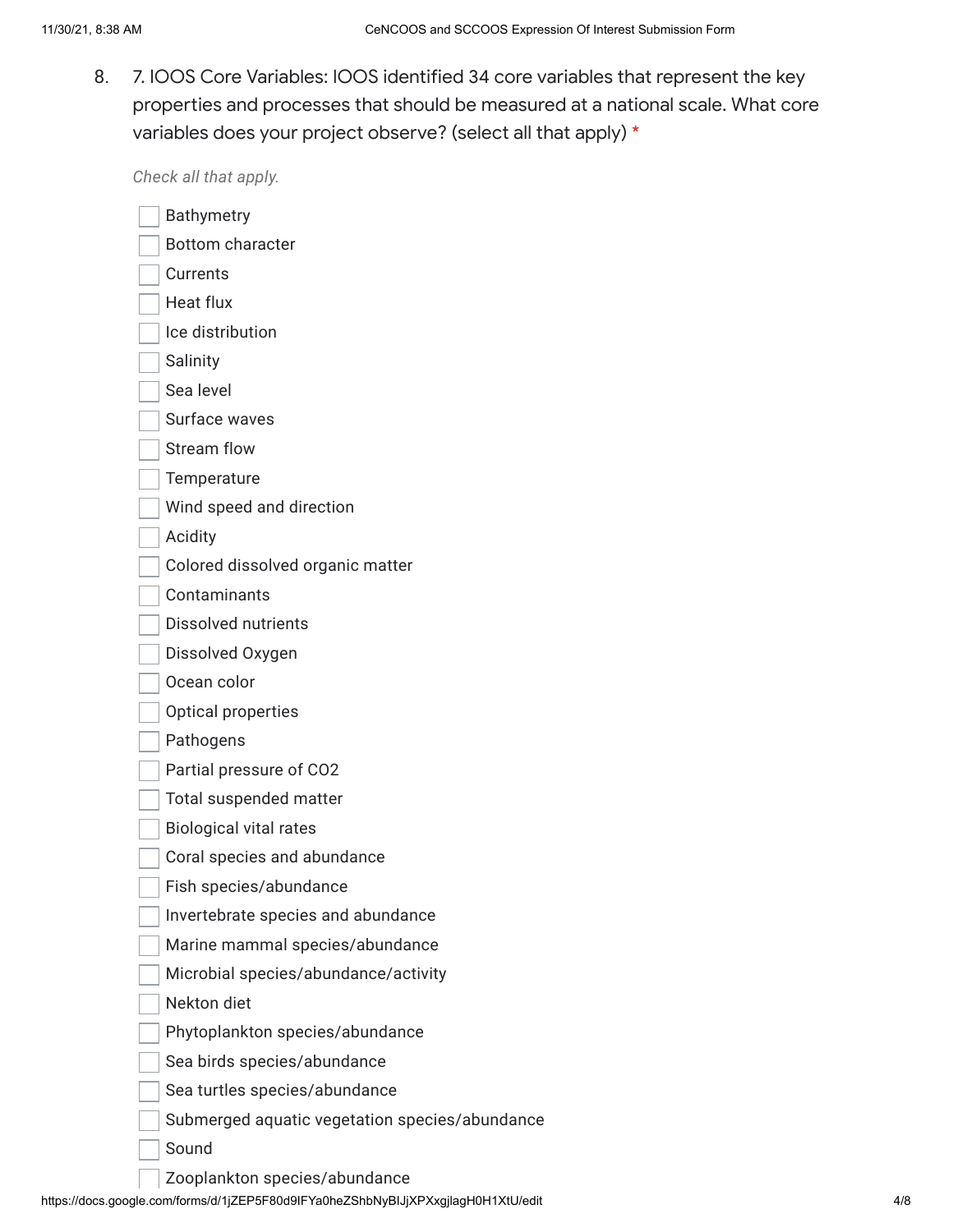Other:

9. 8. The Issue: What is/are the important oceanographic or societal challenge(s) being addressed by this work? How will this work improve understanding and response to these processes, drivers, and environmental changes? (1500 characters) \*

10. 9. Meeting End-user Needs: Who are the stakeholders and end-users for this effort? Identify key users and explain how the data and/or product(s) will be made useful/usable for stakeholders. (1500 characters) \*

11. 10. Goals and Methods: What are you proposing to do? How will the issue be addressed and what are the high-level goals? (1500 characters) \*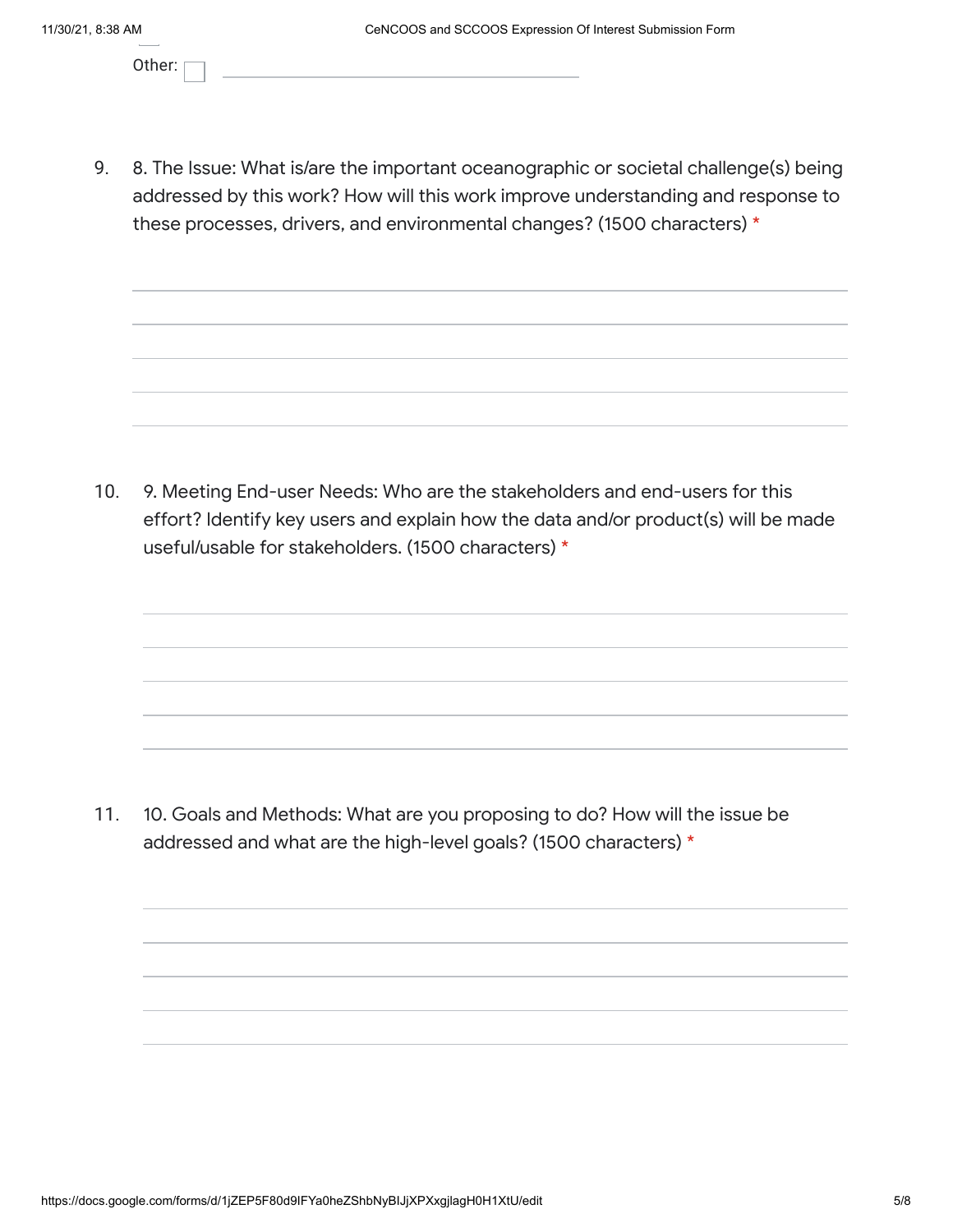12. 11. Objectives, outcomes, and deliverables: Describe your project aims and objectives. Use SMART (specific, measurable, achievable, realistic, and timebound) objectives when possible. Provide a timeline or Gantt chart if possible. (3000 characters) \*

Note: You can upload additional documents at the end of the submission form.

13. 12. Data Management and Cyberinfrastructure (DMAC) Plan: How will the data and information generated from the project be managed to ensure the data are FAIR (findable, accessible, interoperable, and reusable), timely, and high-quality? What DMAC requirements might be associated with the efforts you are proposing? Will this require additional DMAC investment? (3000 characters) \*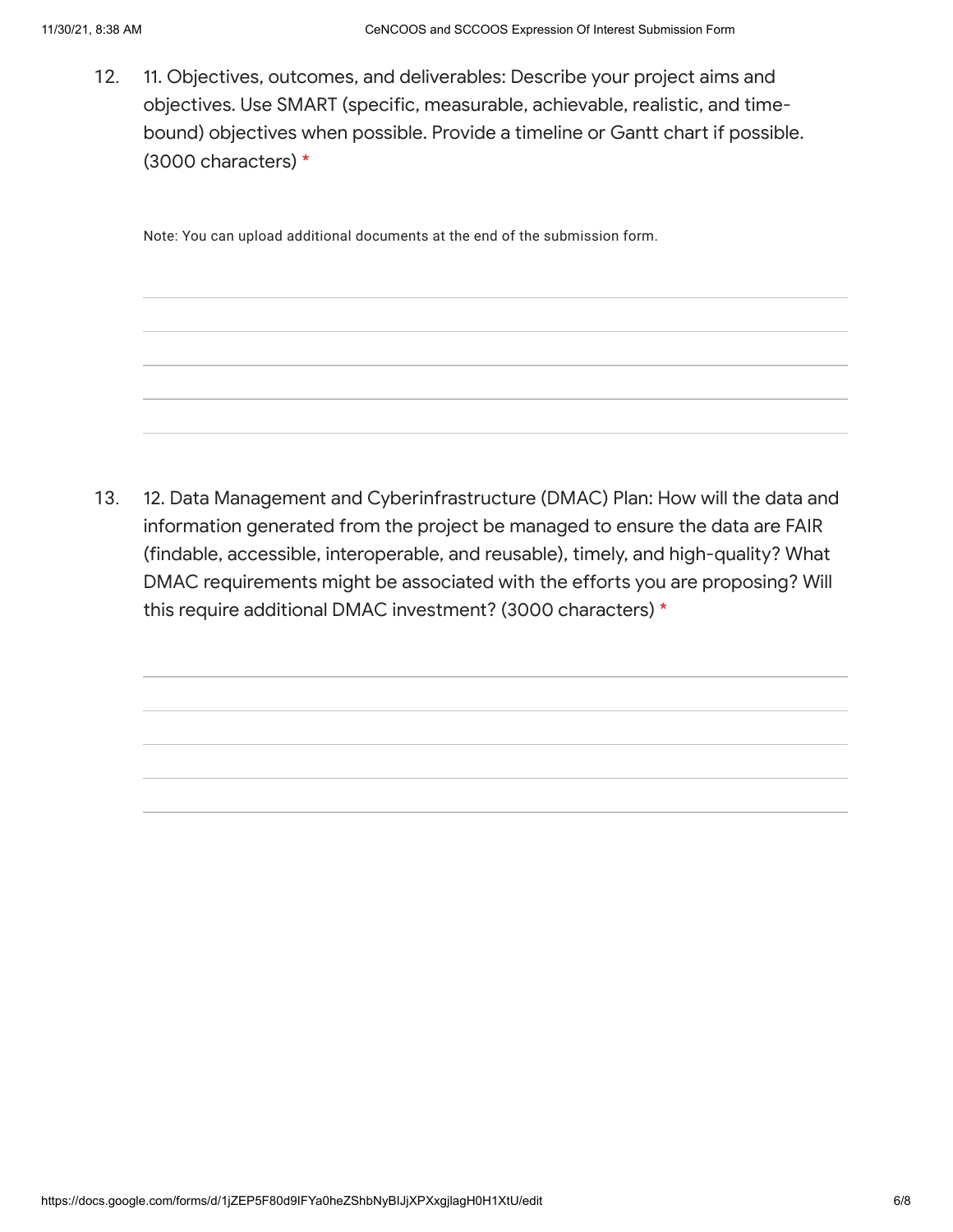14. 13. New Initiatives: If you are an existing PI please list any new initiatives you'd like to achieve in the next five-year award. This could include consideration of: (1) aging infrastructure; (2) advancing technologies; (3) product delivery (4) potential for leveraging and improving efficiencies. This can include a reference to additional PIs, institutions/NGOs, industry sectors, technologies/platforms, PIs, geographic scope, end-user applications, etc. (3000 characters)

Note: You have the option to submit an additional EOI for new initiatives. If you are proposing a build-out, recapitalization, or significant expansion of one or more sub-systems (i.e. observations, DMAC, models, or products) please submit a separate EOI form